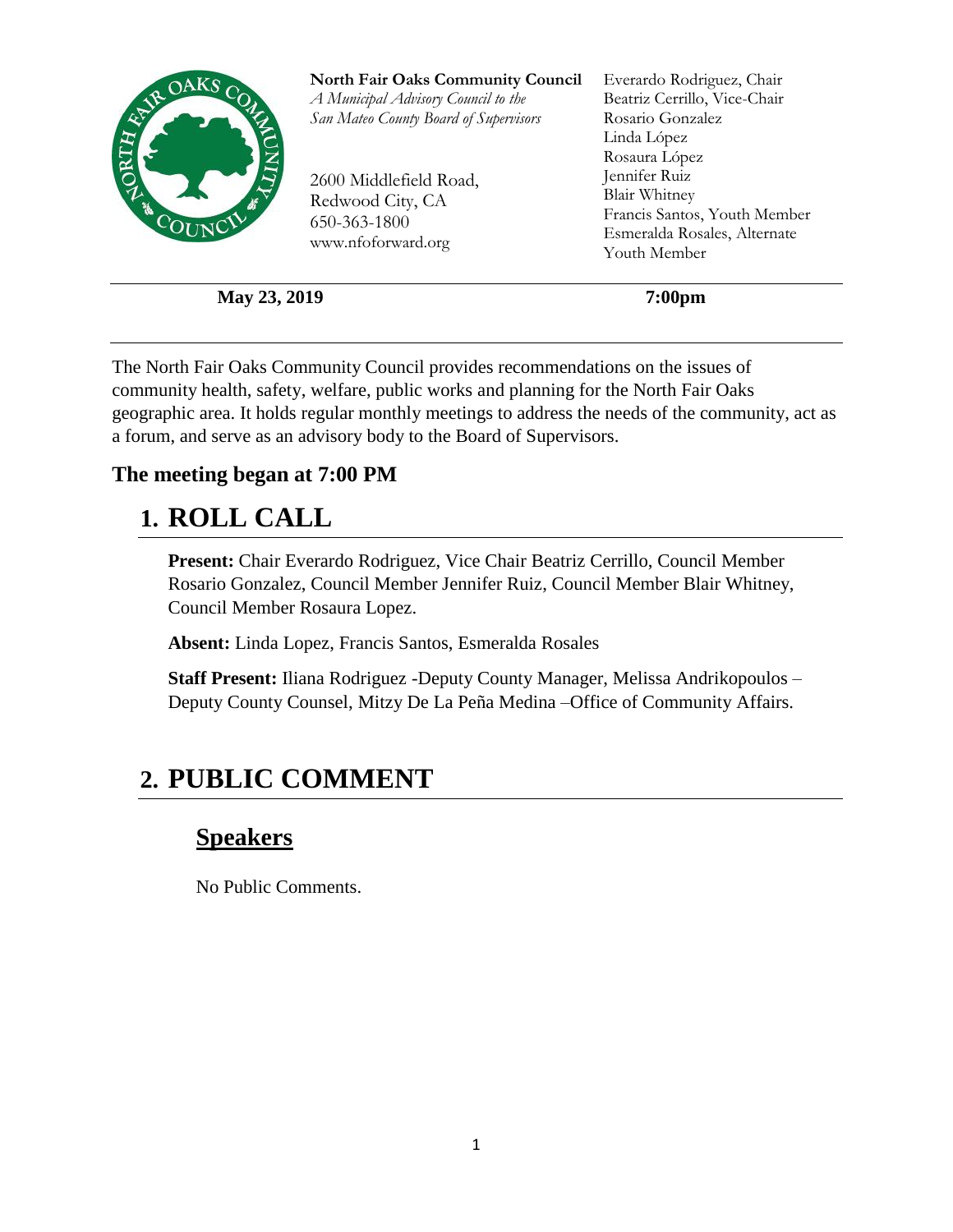# **AGENDA**

# **3. Presentation regarding Sheriff's Quarterly Update.**

| Presentation by Captain       | For the first quarter of 2019 violent crimes have<br>$\bullet$                                |
|-------------------------------|-----------------------------------------------------------------------------------------------|
| Christina Corpus, Sherriff's  | continued a downward trend.                                                                   |
| Office.                       | Instances of rape were reduced by 25% and<br>$\bullet$                                        |
|                               | assaults by 8% in comparison with 2018.                                                       |
|                               | There has been an increase in the rate of moving<br>٠                                         |
|                               | and parking citations from 2018 to 2019.                                                      |
| <b>Questions from Council</b> | Council Member Rosario Gonzalez asked if there<br>$\bullet$                                   |
| Members.                      | is a plan to mitigate traffic caused by the opening                                           |
|                               | of a new charter school in the area.                                                          |
|                               | Captain Corpus answered that the department<br>$\circ$                                        |
|                               | reached out to the school and scheduled a                                                     |
|                               | meeting to discuss on ways to mitigate traffic.                                               |
|                               | Council Member Rosario Gonzalez asked if there                                                |
|                               | have been more gun detectors installed in North                                               |
|                               | Fair Oaks.                                                                                    |
|                               | Captain Corpus answered that a system called<br>$\circ$                                       |
|                               | shot spotter is in place to pick up gun fire or                                               |
|                               | fireworks sounds. Additionally, in preparation                                                |
|                               | for the 4 <sup>th</sup> of July festivities, the Sherriff's                                   |
|                               | Office is conducting outreach to warn                                                         |
|                               | residents about the danger of fireworks and                                                   |
|                               | celebratory gunfire.                                                                          |
|                               | Chair Rodriguez asked if the Sherriff's<br>Department issues citations for the use of illegal |
|                               | fireworks.                                                                                    |
|                               | Captain Corpus answered that illegal<br>$\circ$                                               |
|                               | fireworks fall under the penal code. An arrest                                                |
|                               | can be made depending on the amount and                                                       |
|                               | type of fireworks found.                                                                      |
|                               | Chair Rodriguez asked if parking on curbs while                                               |
|                               | blocking a pedestrian cross walk is a criminal                                                |
|                               | offense.                                                                                      |
|                               | Captain Corpus answered that it is illegal<br>$\circ$                                         |
|                               | and a citable offense.                                                                        |
|                               | Chair Rodriguez asked if the clearance rates in                                               |
|                               | the presentation are from past years.                                                         |
|                               | Captain Corpus answered that some of the<br>$\circ$                                           |
|                               | figures in the presentation represent                                                         |
|                               | crimes from past years.                                                                       |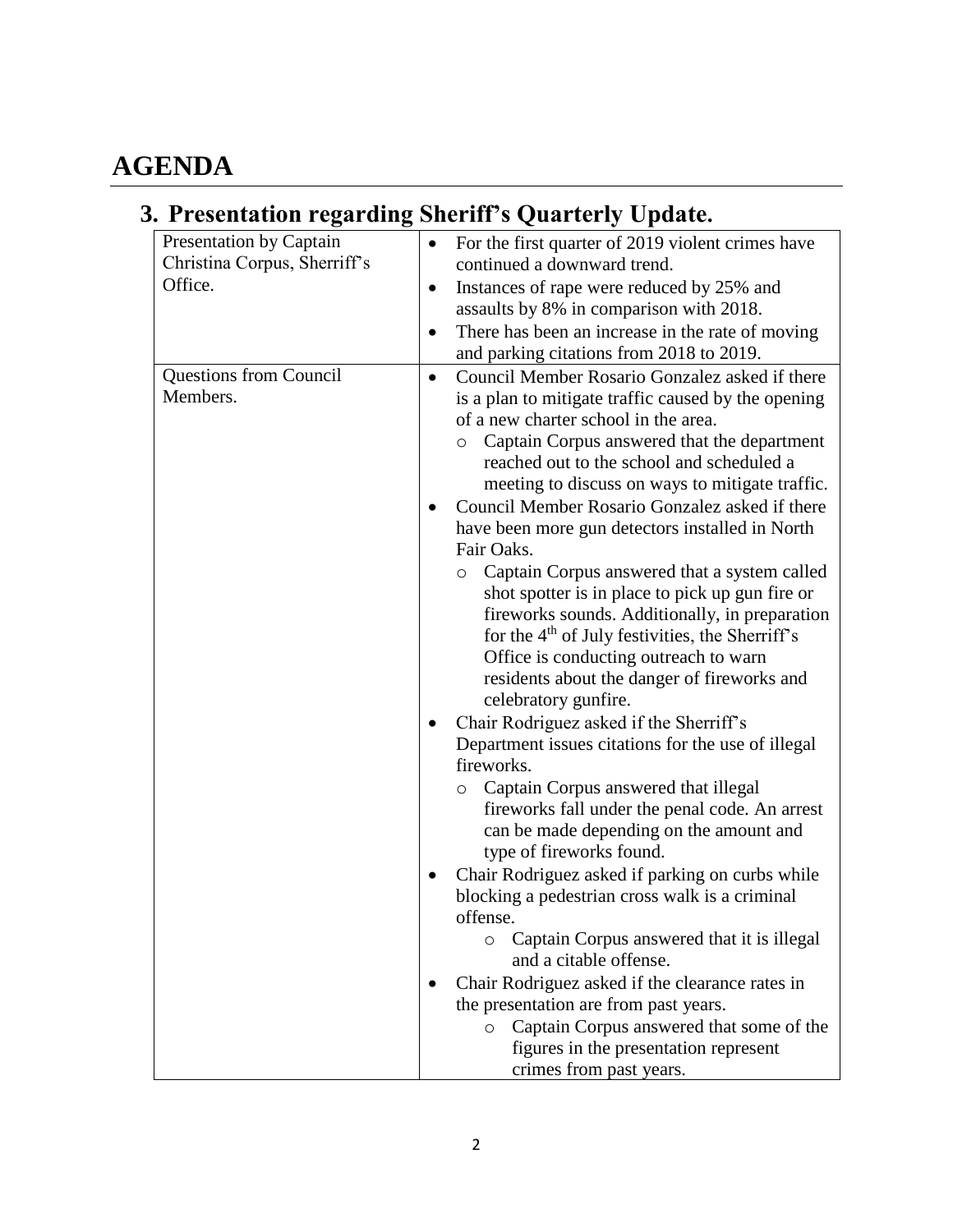| Public Comment. | $\bullet$ | Mr. Juan Carlos Prado from Redwood City          |
|-----------------|-----------|--------------------------------------------------|
|                 |           | expressed concern about fireworks on             |
|                 |           | Hurlingame Avenue and lack of parking            |
|                 |           | enforcement on Northside Avenue. Additionally,   |
|                 |           | he has noticed there are motor bikes without     |
|                 |           | license plates making excessive noise in the     |
|                 |           | neighborhood and asked to increase patrolling in |
|                 |           | those areas.                                     |

### **4. Presentation regarding Community Collaboration for Children's Success Update.**

| Presentation by Ms. Shireen<br>Malekafzali, Health Services<br>Manager II, Public Health,<br>Policy and Planning, San Mateo<br>County. | The community plan process comprised of 4<br>$\bullet$<br>focus areas that included North Fair Oaks.<br>257 Community members provided input and a<br>$\bullet$<br>total of 10 Focus groups where surveyed.<br>The biggest issues reported where housing costs,<br>$\bullet$<br>high cost of living, and lack of living wage job<br>opportunities.<br>The next steps are forming a work group,<br>promoting county agency alignment, and jointly<br>pursue funding.                                                                                                                                                                                                                           |
|----------------------------------------------------------------------------------------------------------------------------------------|-----------------------------------------------------------------------------------------------------------------------------------------------------------------------------------------------------------------------------------------------------------------------------------------------------------------------------------------------------------------------------------------------------------------------------------------------------------------------------------------------------------------------------------------------------------------------------------------------------------------------------------------------------------------------------------------------|
| <b>Questions from Council</b><br>Members.                                                                                              | Council Member Blair Whitney asked why the<br>$\bullet$<br>area where the Siena youth center was not color<br>coded in the material provided.<br>Ms. Malekafzali answered that color code<br>$\bigcap$<br>areas represent both need and readiness.<br>Therefore, some of the lines on the handout<br>are arbitrary.<br>Chair Rodriguez asked if the statistics related to<br>structural and institutional racism will be shared<br>with other county agencies for awareness.<br>Ms. Malekafzali answered that all the<br>$\Omega$<br>information has been shared with nonprofit<br>partners and with San Mateo Police. The<br>intention is to continue sharing with the<br>broader community. |
| Public Comment.                                                                                                                        | No public comment made.                                                                                                                                                                                                                                                                                                                                                                                                                                                                                                                                                                                                                                                                       |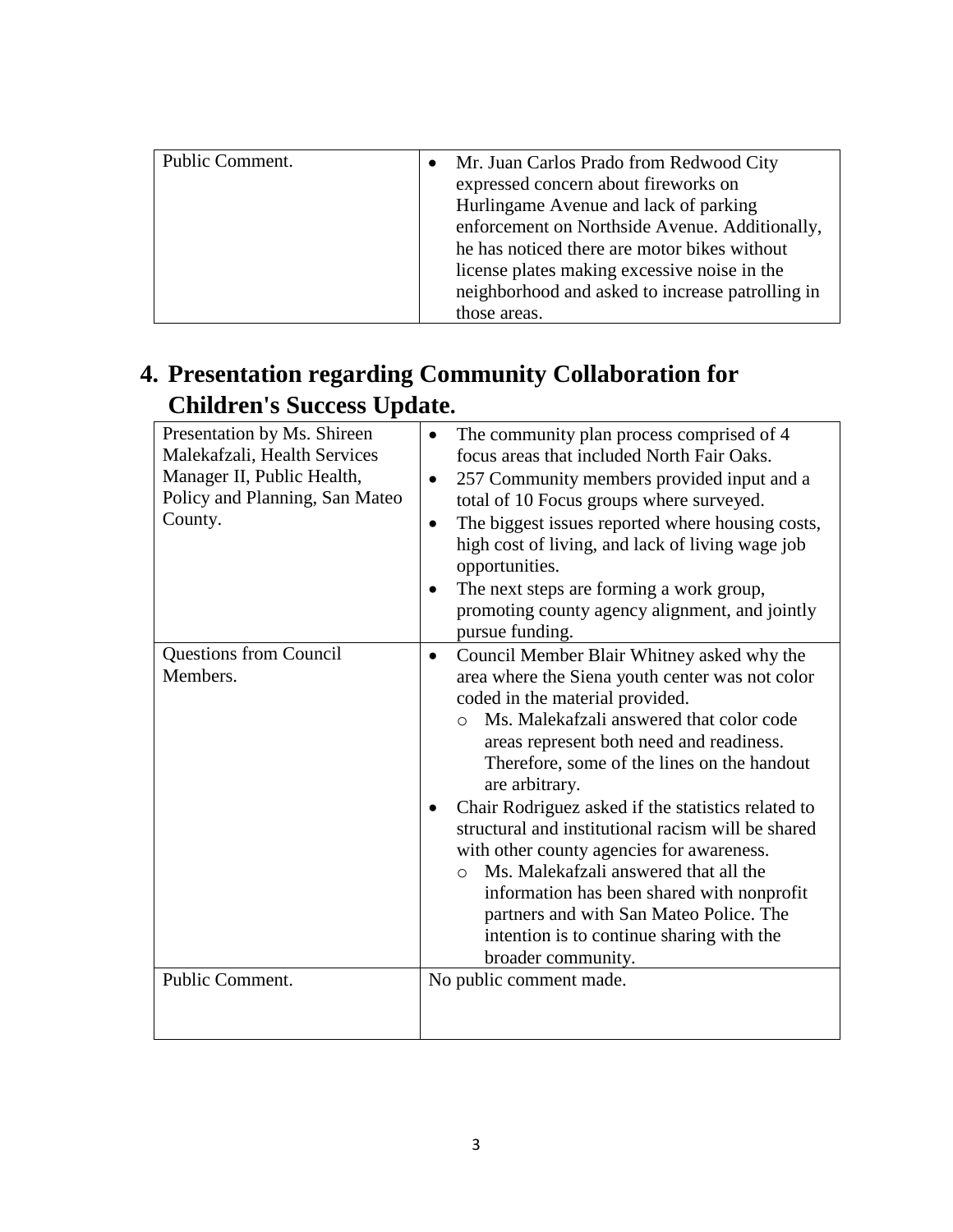#### **5. Presentation regarding Commercial Mixed Use (CMU-III) and Industrial Mixed Use (M1/NFO, M-1/NFO/Edison) Rezoning.**

| Presentation by Joe LaClair,<br>Planning Services Manager,<br>Planning and Building, San<br>Mateo County. | The purpose of the rezoning project is to<br>$\bullet$<br>implement the North Fair Oaks Community Plan<br>and make zoning districts consistent with the<br>community plan land use designations, as<br>required by law.<br>Industrial mixed-use zoning as a basic concept is<br>$\bullet$<br>comprised of a mix of lighter, less-intensive uses<br>with commercial, institutional limited office, and<br>limited residential uses.<br>Next steps are to present the recommendation to<br>the planning commission and Board of<br>Supervisors. |
|-----------------------------------------------------------------------------------------------------------|-----------------------------------------------------------------------------------------------------------------------------------------------------------------------------------------------------------------------------------------------------------------------------------------------------------------------------------------------------------------------------------------------------------------------------------------------------------------------------------------------------------------------------------------------|
| <b>Questions from Council</b><br>Members.                                                                 | No questions from the council.                                                                                                                                                                                                                                                                                                                                                                                                                                                                                                                |
| <b>Council Action.</b>                                                                                    | Council Member Rosario Gonzalez Motioned to<br>recommend approval of the <b>Commercial Mixed Use</b><br>(CMU-III) and Industrial Mixed Use (M1/NFO,<br>M-1/NFO/Edison) Rezoning.<br>Vice Chair Beatriz Cerrillo seconded the motion;<br>Roll Call Vote:<br>Yes: 6: Rodriguez, Cerrillo, Gonzalez, R. Lopez,<br>Whitney, Ruiz.<br>No: 0.<br>Abstention: 0.<br>The motion carried unanimously.                                                                                                                                                  |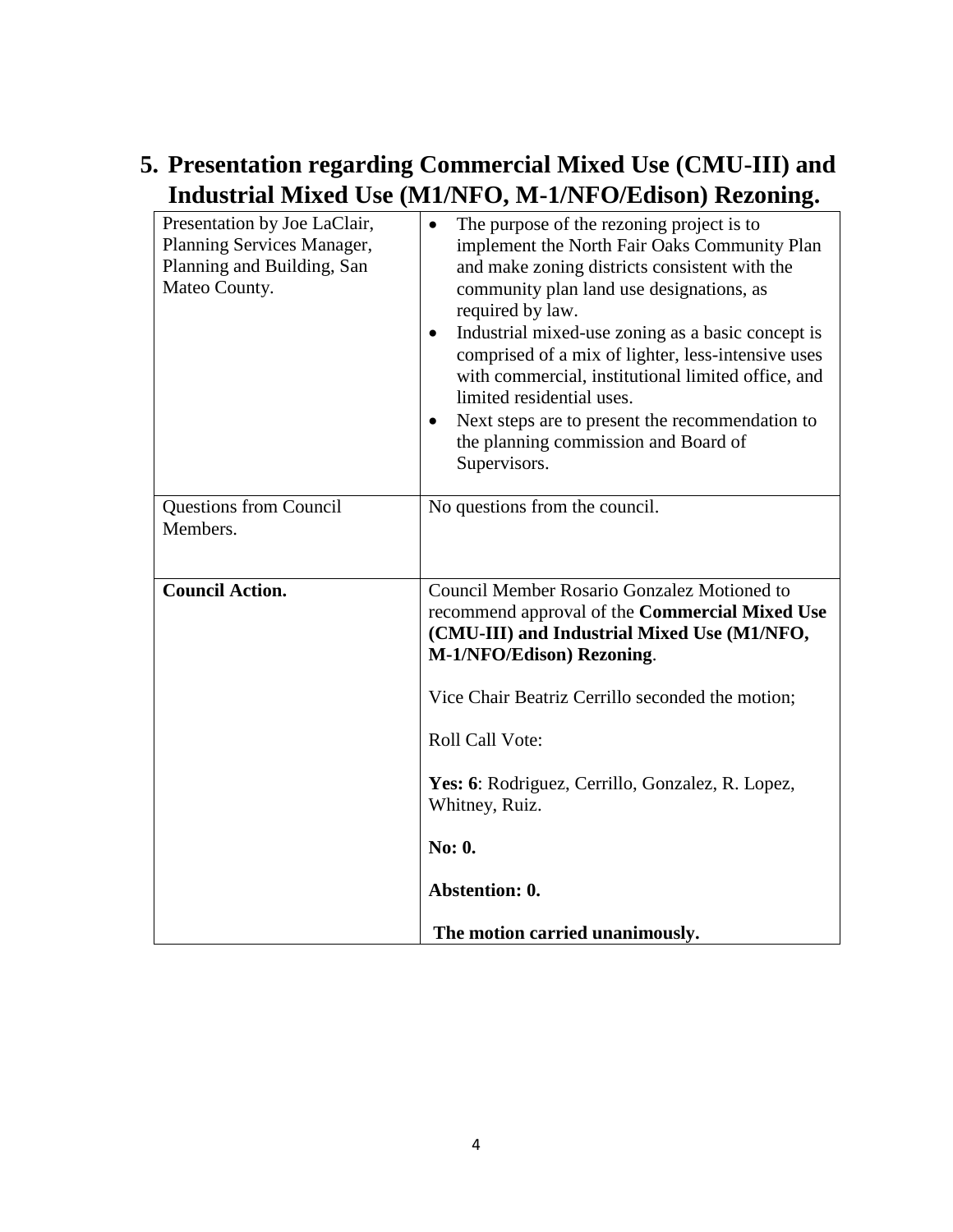### **6. Recommendation regarding Disposable Food Service Ware Ordinance.**

| Presentation by Eun-Soo Lim,<br><b>Resource Conservation</b><br>Specialist III, Solid Waste<br>Management, San Mateo<br>County. | The county environmental health services<br>$\bullet$<br>division and the San Mateo County Office of<br>Sustainability is leading an effort to draft an<br>ordinance targeting disposable food wear.<br>The three main reasons this such a high priority<br>٠<br>for the County are: Preventing health issues,<br>prevent plastic from entering landfills, and meet<br>the regional storm water permit in 2022 that is<br>mandated by the state of California.<br>Targets will be food facilities.<br>$\bullet$<br>The ordinance is limited to the jurisdictions of<br>$\bullet$<br>unincorporated areas in San Mateo County.<br>The proposal will ban polystyrene disposable<br>$\bullet$<br>food service ware.<br>Exemptions will include disposable food service<br>$\bullet$<br>that is made from aluminum. In cases where<br>consumers require accommodation for medical<br>reasons or if no reasonably feasible disposable<br>food service ware exists.   |
|---------------------------------------------------------------------------------------------------------------------------------|-----------------------------------------------------------------------------------------------------------------------------------------------------------------------------------------------------------------------------------------------------------------------------------------------------------------------------------------------------------------------------------------------------------------------------------------------------------------------------------------------------------------------------------------------------------------------------------------------------------------------------------------------------------------------------------------------------------------------------------------------------------------------------------------------------------------------------------------------------------------------------------------------------------------------------------------------------------------|
| <b>Questions from Council</b><br>Members.                                                                                       | Council Member Whitney asked if Bio plastics<br>$\bullet$<br>are dangerous.<br>Ms. Lim answered that bio plastics are not<br>O<br>dangerous but do not degrade in nature.<br>Chair Rodriguez asked how meeting the 2022<br>$\bullet$<br>storm water mandate from the state of California<br>will be accomplished.<br>Ms. Lim answered that storm water is not her<br>$\circ$<br>area of expertise. However, to meet the goal<br>mandated by the state the County will need to<br>have low to no visible litter on its streets.<br>Council Member Rosaura Lopez asked how food<br>trucks will be regulated if they move from place<br>to place.<br>Ms. Lim answered that food trucks are<br>$\circ$<br>registered with the environmental health<br>service division to operate. Spot checks and<br>enforcement will be challenging. However,<br>their mailing address is on file and<br>information on the ordinance information will<br>be sent to each vendor. |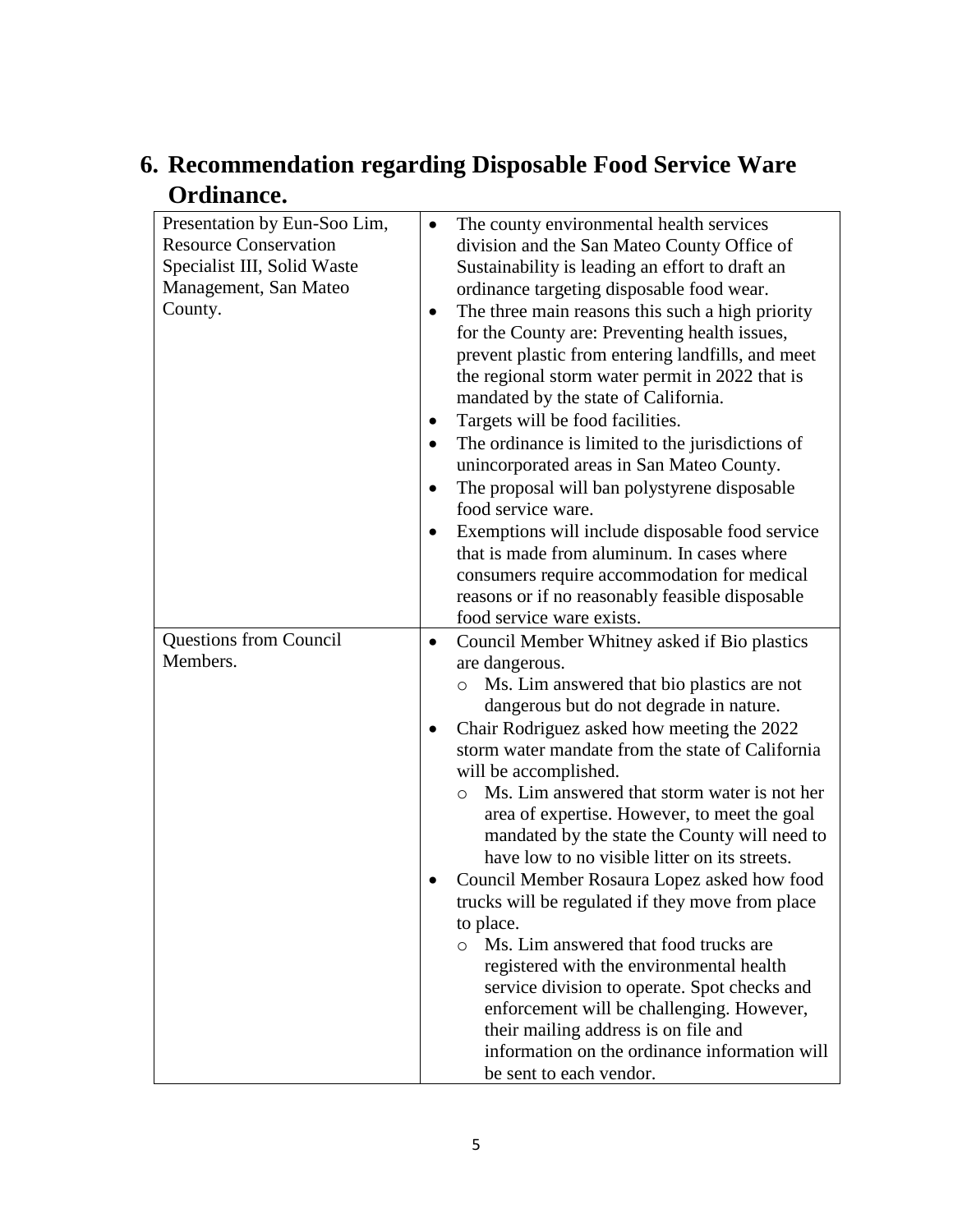| Public Comment. | No public comment made.                                                                                                                            |
|-----------------|----------------------------------------------------------------------------------------------------------------------------------------------------|
| Council Action. | Council Member Rosario Gonzalez motioned to<br><b>Recommend the Board of Supervisors adopt a</b><br><b>Disposable Food Service Ware Ordinance.</b> |
|                 | Council Member Rosaura Lopez Seconded the<br>motion.                                                                                               |
|                 | <b>Roll Call Vote:</b>                                                                                                                             |
|                 | Yes: 6: Rodriguez, Cerrillo, Gonzalez, R. Lopez,<br>Whitney, Ruiz.                                                                                 |
|                 | <b>No: 0.</b>                                                                                                                                      |
|                 | Abstain: 0.                                                                                                                                        |
|                 | The motion carries unanimously.                                                                                                                    |

# **7. Reports to the Council.**

| Irving Torres – Senior<br>Legislative Aide to San Mateo<br><b>County Supervisor Warren</b><br>Slocum. | Announcement of the annual clean up event on<br>$\bullet$<br>June $1st$ .<br>Announcement of Mercy Housing community<br>$\bullet$<br>meeting on June 5 <sup>th</sup> at the sequoia adult school.<br>Recommends the council seek feedback from<br>$\bullet$<br>local businesses about the proposed disposable<br>food ware ordinance and forward any concerns to<br>Supervisor Slocum's Office. |
|-------------------------------------------------------------------------------------------------------|-------------------------------------------------------------------------------------------------------------------------------------------------------------------------------------------------------------------------------------------------------------------------------------------------------------------------------------------------------------------------------------------------|
| <b>Questions from Council</b><br>Members.                                                             | Chair Rodriguez agreed to contacting food<br>$\bullet$<br>vendors to better understand the potential<br>negative impacts for business that rely on<br>disposable plastic food ware.                                                                                                                                                                                                             |

### **A. Supervisor's Report.**

## **B. County Manager's Report.**